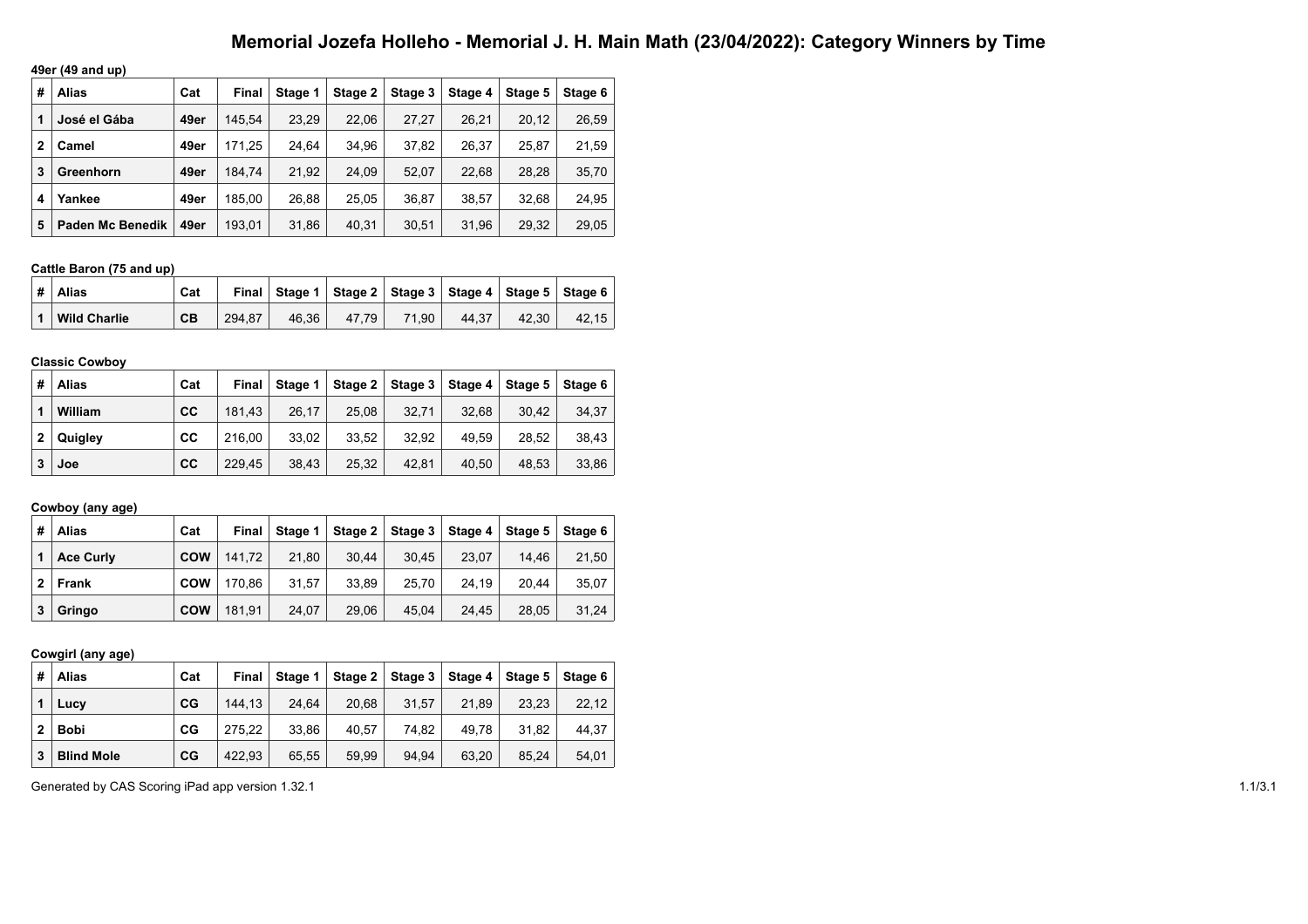# **Memorial Jozefa Holleho - Memorial J. H. Main Math (23/04/2022): Category Winners by Time**

## **Elder Statesman (70 and up)**

| # | <b>Alias</b>   | Cat | Final  | Stage 1 | Stage 2 | Stage $3 \mid$ | Stage 4 | Stage 5 | Stage 6 |
|---|----------------|-----|--------|---------|---------|----------------|---------|---------|---------|
|   | <b>Strašák</b> | ES  | 172.38 | 26,26   | 26.36   | 34.78          | 29.98   | 22.92   | 32,08   |
| 2 | Old Hungry     | ES  | 255.39 | 40,33   | 35.86   | 56.91          | 38.52   | 46.15   | 37,62   |
| 3 | Jerry          | ES  | 289.87 | 42.74   | 47.91   | 65,20          | 37.68   | 44.33   | 52,01   |

# **Frontier Cartridge**

| # | <b>Alias</b>    | Cat       | Final  | Stage 1 |       |       |       | Stage 2   Stage 3   Stage 4   Stage 5   Stage 6 |       |
|---|-----------------|-----------|--------|---------|-------|-------|-------|-------------------------------------------------|-------|
|   | Mr. Hungry      | <b>FC</b> | 130.27 | 23.00   | 26.44 | 21.99 | 20.22 | 18.57                                           | 20.05 |
| 2 | <b>Wild Hoa</b> | FC        | 346.15 | 48.98   | 55.74 | 78.29 | 55.35 | 58.16                                           | 49.63 |

#### **Gunfighter**

| # | <b>Alias</b>          | Cat | Final  | Stage 1 |       | Stage 2   Stage 3   Stage 4   Stage 5   Stage 6 |       |       |       |
|---|-----------------------|-----|--------|---------|-------|-------------------------------------------------|-------|-------|-------|
|   | <b>Bambino</b>        | GF  | 208.64 | 24.69   | 26.97 | 36.52                                           | 55.50 | 28.32 | 36.64 |
| 2 | <b>Rambling Beard</b> | GF  | 213.30 | 25.80   | 24.64 | 55.59                                           | 52.49 | 24.77 | 30.01 |

## **Junior Boy (16 and under)**

| #            | <b>Alias</b>    | Cat | Final  |       | Stage 1   Stage 2   Stage 3   Stage 4   Stage 5   Stage 6 |       |       |       |       |
|--------------|-----------------|-----|--------|-------|-----------------------------------------------------------|-------|-------|-------|-------|
|              | Ajo             | JB  | 220.31 | 41.07 | 35.36                                                     | 44.53 | 34.84 | 31.51 | 33.00 |
| $\mathbf{2}$ | <b>Mad Pete</b> | JВ  | 342.84 | 48.92 | 52.36                                                     | 76.72 | 55.48 | 56.22 | 53.14 |

## **Junior Girl (16 and under)**

| #            | Alias         | Cat |        |       | Final Stage 1   Stage 2   Stage 3   Stage 4   Stage 5   Stage 6 |       |       |       |       |
|--------------|---------------|-----|--------|-------|-----------------------------------------------------------------|-------|-------|-------|-------|
| $\mathbf{1}$ | Dark She Wolf | JG  | 344.48 | 62.77 | 64.23                                                           | 58.66 | 53.28 | 53.13 | 52.41 |

#### **Lady 49er (49 and up)**

|                   | $\vert$ # $\vert$ Alias | Cat |        |       | Final   Stage 1   Stage 2   Stage 3   Stage 4   Stage 5   Stage 6 |       |       |       |       |
|-------------------|-------------------------|-----|--------|-------|-------------------------------------------------------------------|-------|-------|-------|-------|
| $\vert$ 1 $\vert$ | Jackie Groot            | L49 | 270.14 | 29.37 | 36.78                                                             | 72.64 | 69.72 | 34.38 | 27.25 |

Generated by CAS Scoring iPad app version 1.32.1 2.1/3.1 2.1/3.1